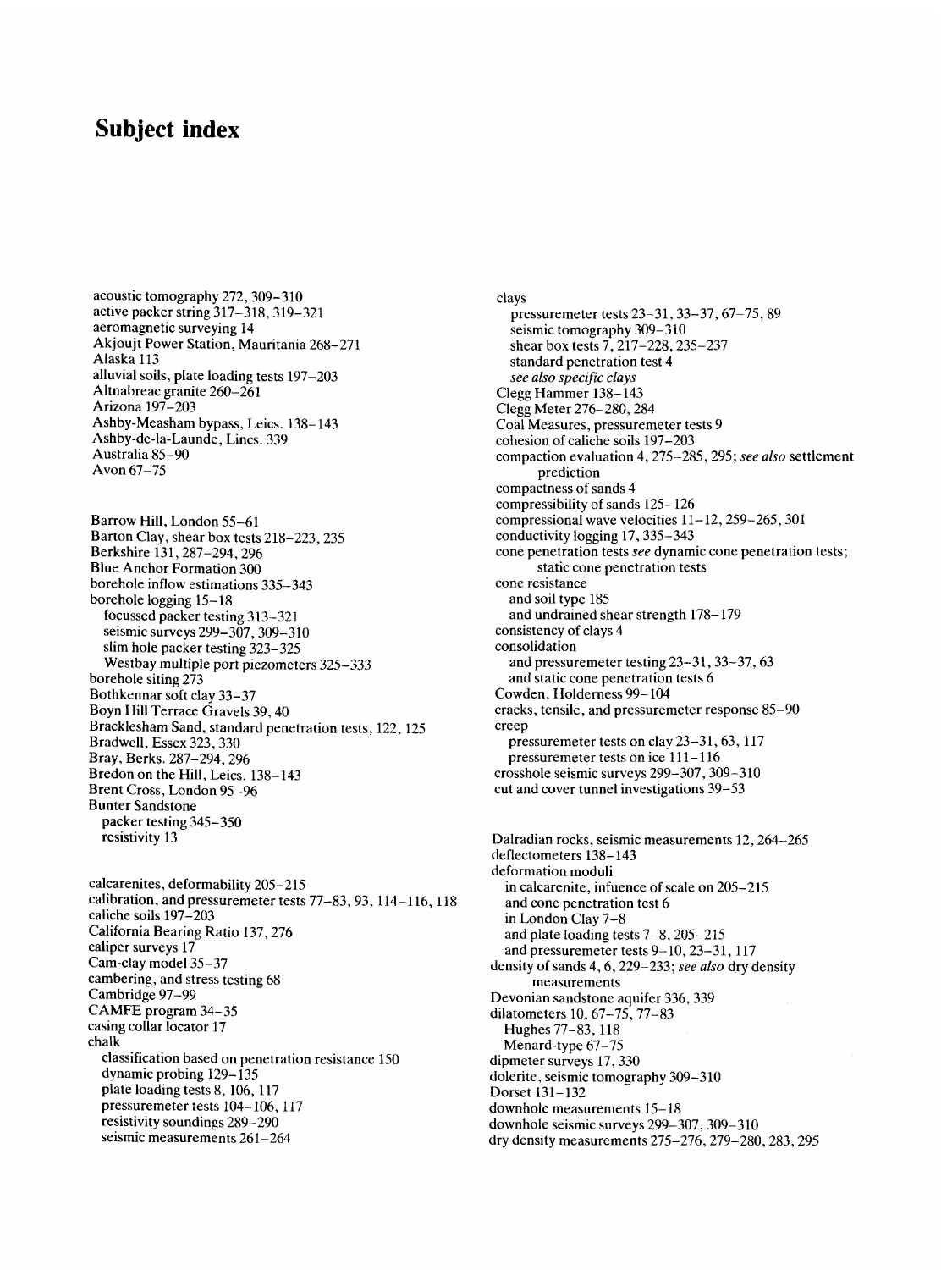dynamic cone penetration tests 137-143,155,164-165, 183-190; *see also* dynamic probing; standard penetration test; Swedish ram sounding dynamic probing 129-135,149-150,177-180 Dynaplaque instrumented roller 138-143 earth pressure coefficient 49, 53 effective stress in fissured clays 217-228, 235-237 elastic moduli and seismic measurements 259-260,267-274 and types of test method 7, 187-189 *see also* deformation moduli; Poisson's Ratio; Young's Modulus electromagnetic measurements 13-14 electromagnetic vibration exciter 278-279 electronic logging 15-16 Erith, Kent  $129 - 130$ Essex 55-61,323,330 evaporites 299-307 failure, and stress testing 68-70 falling weight deflectometers 138-143 faults, prediction by seismic refraction 241-256 Fawley Power Station, Hants. 218-223, 235 fill compaction evaluation 275-285 resistivity soundings 287 fissured clays, effective stress 207-228, 235-237 fissures and fractures, and packer testing 314,317-321, 347-349; *see also* fracturing flood bank clay, shear box tests 217-218,235 flow tests 315-316, 318-321,324-325; *see also* borehole inflow estimations; packer tests fluid-conductivity logging 17 fluid-velocity logging 17 FOKUS planning and simulation code 314,317-318 Folkestone Sand, standard penetration tests 121-127 fracture index 249-253,271 fracturing prediction in granite 241-256 and rock mass assessment 258,260 *see also* fissures and fractures freeze-thaw effects, and stress testing 68 friction angle, internal 4,197-198,201,227,229,235 friction ratio 185 Fulbeck, Lincs. 323 gamma ray logging 16 Garston, Watford 104 Gault Clay plate loading tests 98-99, 108 pressuremeter tests 98-99,108 Geulhemmer mine, Limberg, Netherlands 205-215 glacial clays 182 plate loading tests 99-104, 118 pressuremeter tests 29, 99-104 grain size, and penetration tests 186 Grangemouth, Scotland 34-37 granite rocks seismic refraction survey 241-256 sonic logging 260-261 granite soils, penetration tests 166-169 Grantham Sand, standard penetration tests 121-127 granular soils, relative density measurement 229-233 gravels *see* sands and gravels

gravity measurements 14-15 Green Man roundabout, Leytonstone 39-53, 55-61 ground movement surveys 325 groundwater contamination 289-294,296, 335 flow and solute transport modelling 291-294 in-flow calculations 335-343 modelling for radioactive waste disposal 313-321 and resistivity measurements 12, 13 Halewood, Merseyside 339-340 Hampshire 125, 218-223, 235 Hatfieid, Herts. 181-190 Hermitage, Berks. 131 Hertford Heath, Herts. 154-155 Hertfordshire 104, 130-131, 145-159, 181-190 Hinkley Point 'C' Nuclear Power Station, 309 Hoddesdon, Herts. 155 Holderness 99-104 holding test 33-37 Hong Kong 249 hydraulic conductivity and packer testing 316-321,345-350 and resistivity measurements 13 *see also* permeability hydrogeology investigations 289-294,296,325 ice creep, pressuremeter tests 111-116 inclinometer surveys 17,325 induction logging 16, 17-18 Janikow, Poland 177-180 joints and rock mass assessment 249-253,258,260 in sands, standard penetration testing 123 Jurong Formation 161-171 kaolin, pressuremeter tests 23-31, 63 Kent 129-130 Keuper Marl plate loading tests 106, 108 pressuremeter tests 77-83,106, 108 Korea 241-256 landfill investigations 287-297, 296 laterolog 15 Leicestershire 138-143 Leytonstone, London 61, 39-53, 55-61 Lias, Lower seismic surveys 299-307, 309 stress testing 67-75 Lilstock Formation 300 Limburg, Netherlands 205-215 lime sediments 177-180 limestone aquifer, temperature-conductivity logging 336,339 limestone bands in Lias seismic surveys 299-307, 309 stress testing 68, 72 limit pressure in Keuper Marl 80-82 in London Clay 55-61 Lincolnshire 67-75,323,336, 339 Lincolnshire Limestone aquifer 336,339 'log-linear' structuring 318-319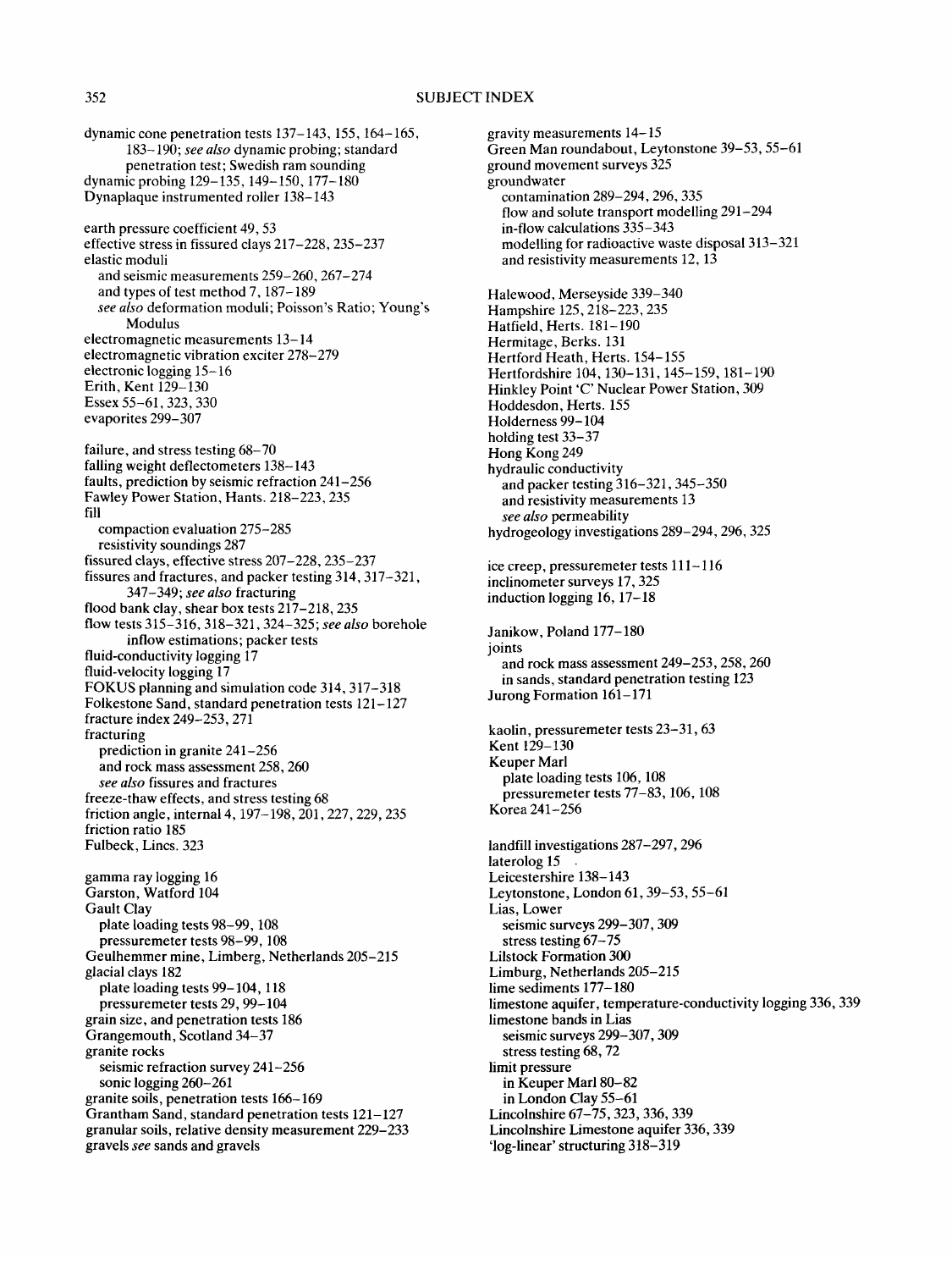#### SUBJECT INDEX 353

London Clay plate loading tests 7-8, 95-96, 108 pressuremeter tests 9-10, 39-53, 55-61,95-96, 98, 108 resistivity soundings 289-290 shear box testing 224-228,235-237 Lugeon test 10 Maastrichtian calcarenite 205-215 magnetic logging 14, 17 marls, penetration tests 138-143 Mauritania 268-271 Melbourne Mudstone 85-90 Mercia Mudstones, seismic surveys 229-307 Merseyside 339-340 Merton, London 55-61 microlaterolog 16 microlog 15 mined ground, pillar stability tests 205-215 mudstones penetration tests 138-143,161-171 pressuremeter tests 9, 67-75, 77-83, 85-90 seismic surveys 299-307, 309 Mundford, Norfolk 261-264 Nekum calcarenites 205-215 Netherlands 205-215 neutron logging 16 Nirex 323 Norfolk 261-264 Norwich Crag, standard penetration tests 121-127 Nottinghamshire 77-83, 299-307 Offset Wenner technique 287-294 overconsolidation ratio in London Clay 44-45 in sands 186 Oxford Clay, seismic tomography 309-310 packer tests 10, 341, 345-350 focussed 313-321 slim hole 323-325 penetration tests *see* dynamic cone penetration tests; standard penetration tests; static cone penetration tests periglacial disturbance, and stress testing 68 permeability and packer testing 345-350 and pressuremeter tests 35-37, 63 *see also* hydraulic conductivity permeability testing 10-11, 17, 18 focussed packer tests 313-321 slim hole packer tests 323-325 Westbay multiple port piezometer system 325-333 Permian sand 278 Permo-Triassic sandstone aquifers 336, 339-341, 345-350 phyllites 264-265 piezocones 6, 149 piezovane tests 229-233,237 piezometer, Westbay multiple port 323,325-333 plasticity index, and shear strength tests 6 plate loading tests 7-8, 117-118 on alluvial soils 197-203 calcarenite 205-215 on clays 95-104, 108-109 on weak rocks 104-109

Pleistocene sands and gravels 181-190 Poisson's Ratio and Rayleigh wave equation 277 and seismic measurements 267,268,303-306,307 Poland 177-180 pore pressures and pressuremeter tests 33-37 and relative density of sand 229-233 and Westbay piezometer tests 328 porosity and wave velocity 306, 307 power station site investigations 218-223,235,268-271, 309-310 pressuremeter testing 8-10, 117-118 on ice 111-116 on soils 21-63,183 on strong clays and weak rocks 65-110 and tensile cracking 85-90 *see also pressuremeters*  pressuremeters Menard-type 8-10, 23, 29, 67, 92, 108 push-in type 93,108 self-boring 10, 23, 29, 33, 39-53, 55-61, 67-75, 92-93,183 membrane calibrations 77-83, 93, 114-116, 118 strain arm characteristics 40-43, 58-59 *see also* dilatometers psammites 264-265 radioactive logging 16 radioactive waste repository site assessments 313-321, 323-333 ram sounding *see* Swedish ram sounding Rayleigh wave propagation values 275-285 Rayleigh Weir, Essex 55-61 Reading Beds dynamic probing 131,134 resistivity soundings 289 Redcar, Yorks. 99 reinstatement backfill quality 275-285,295 residual soils ram sounding and weight sounding 161-171 resistivity measurements 12-13, 18,287-294,296 rock mass assessment from seismic measurements 257-266, 267-274 rock mass classification 257-260 rock mass quality 18,257,260-266 and sonic logging 18,260 rock mass weathering, and seismic refraction 241-256 rollers, instrumental vibrating 138, 143 sand/sandstone boundary 173 sands and gravels dynamic penetration tests 161-171,183-193 dynamic probing 129-135,150-157 laboratory testing 183-184, 193 piezovane tests 229-233,237 plate loading tests 197-203 pressuremeter tests 10, 232 resistivity soundings 289-294 shear box tests 229 standard penetration tests 4, 121-127, 173,183-193 static penetration tests 6, 183 surface wave velocity measurements 278-284,295 vane tests 229-233, 237 *see also* specific sands and gravels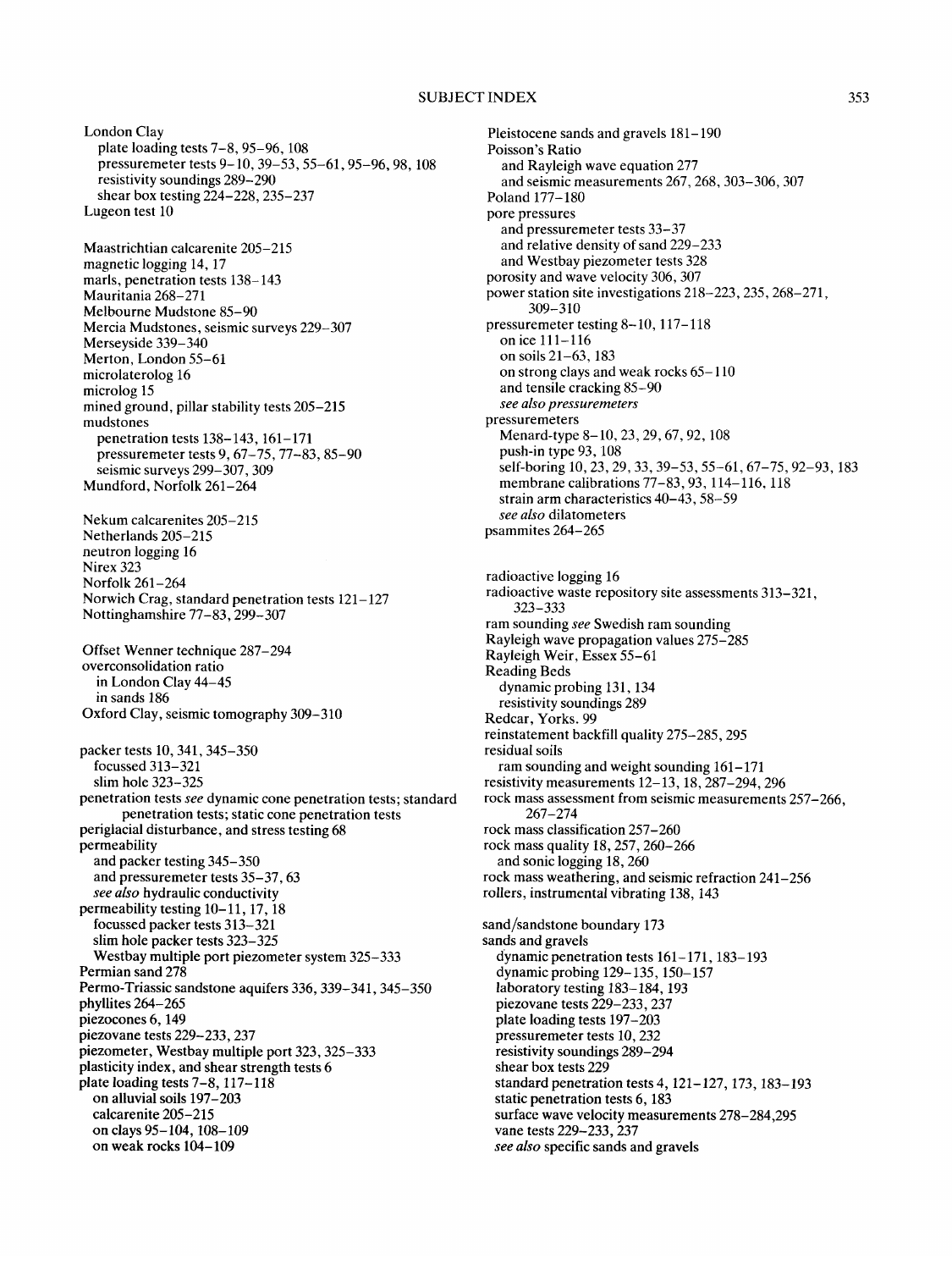### 354 SUBJECT INDEX

stress-control tests in kaolin 24-31, 63

sandstones packer tests 345-350 penetration tests 138-143 resistivity 13 temperature-conductivity logging 336,339-341 *see also* specific sandstones scale, influence of, on deformability 205-215 schists, seismic survey 264-265, 268-271 screw plate test 8 seismic measurements 11-12 crosshole and downhole surveys 299-307,309-310 refraction survey in granite 241-256 rock mass assessment 257-266 rock mass dynamic elastic moduli 267-271 surface wave velocity in backfill 275-285 tomography 272, 309-310 self-boring placement principle 10; *see also* pressuremeters settlement monitoring 325 settlement predictions 6, 125-126; *see also* compaction evaluation shear modulus and pressuremeter calibrations 80-82 and pressuremeter tests 23-31, 33-37, 44-53, 55-61, 63, 93-111,117-118 and Rayleigh-type wave velocity 277 and seismic measurements 267,307 shear tests 6-7 direct (shear box) 117, 183, 198, 217-228, 235-237 dynamic soundings 177-180 triaxial 7,219,227,235-237 vane 6, 177-179, 229-233, 237 *see also* plate loading tests; shear modulus; undrained shear strength shear wave velocities 12,259-260,269-270,277,301,307 shearing resistance angle, and test methods 189-190 siltstones, seismic surveys 299-307 Singapore Island 161-171 slickensides, and stress testing 68 slope failures, and stress testing 68 slope stability analyses, caliche soils 200-201 slug tests 10, 315, 318-319 Smug Oak Gravel 182-193 soil classification based on penetration resistance 150, 155,157 Somerset 299-307,309 sonic logging 16, 18, 260-261 sonic velocity 260 Southampton, Hants. 125 spontaneous potential logging 16, 17-18 standard penetration tests 4-5,121-125,183 compared with continous dynamic probing 129-135,149- 150 compared with ram sounding 161-171 compared with weight sounding 170 *see also* dynamic cone penetration tests Stanstead Abbots, Herts. 130-131,152-154 static cone penetration tests 5-6, 138-143, 149-150, 177-179, 181-191 storage coefficient tests 10, 11 strain-control tests in kaolin 24-31, 63 stress, horizontal (lateral), pressuremeter tests 33-37, 43-53, 55-61, 67-75, 85-90, 93-111 stress relief mechanisms, and stress testing 68

stress-strain curves in fissured clays 207-228,235-237 Stripa Project 320 Superconducting Super Collider Project 197 Sweden 318-319 Tayside, Scotland 339 temperature logging 16 temperature-conductivity logging 335-343 tensile cracking and pressuremeter response 85-90 Tertiary sands, standard penetration tests 121-127 Thames Valley Gravels, resistivity survey 289-294 tills 182; *see also* glacial clays Tolpuddle, Dorset 131-132 tomography, seismic 272, 309-310 transmissivity tests 10, 13, 17,313-321 Trawsfynydd Power Station 309-310 Trias, seismic surveys 299-307 triaxial tests *see* shear tests tufts 268-271 tunnel site investigations 39-53,197 unconfined compressive strength, and standard penetration tests 124 undrained shear strength London Clay 7-8, 40-41 plate loading tests 7-8 pressuremeter tests 9-10, 23-31, 33-37, 40-41, 68, 70, 80-82, 93-111 shear vane tests 6, 177-179 standard penetration tests 4, 149 static cone penetration tests 5-6,177-179 uniaxial compression tests, on ice 111-116 uniaxial compressive strength, and rock mass assessment 259-265 Vale of St. Albans, Herts. 181-190 valley bulging, and stress testing 68 vane tests *see* shear tests; piezovane tests vibrating weight deflectometers 138 Wakefield, Yorks. 138-139 Wandsworth, London 224-227, 235 Ware Till 182, 183, 186, 189 Watford, Herts. 150-152 weak rocks classification by standard penetration test 5 pressuremeter tests 67-75, 77-83, 85-90, 91-110 weathered rocks, ram sounding and weight sounding 161-171 weathering prediction in granite 241-256 weight sounding tests 169-171 Westbay multiple port piezometer 323,325-333 Westbury Formation 300, 307 Westmill Lower Gravel 182, 183 Westmill Till 186 Yorkshire 99,138-139 Young's Modulus and seismic measurements 267,271 and self-boring pressuremeter testing 53 *see also* elastic moduli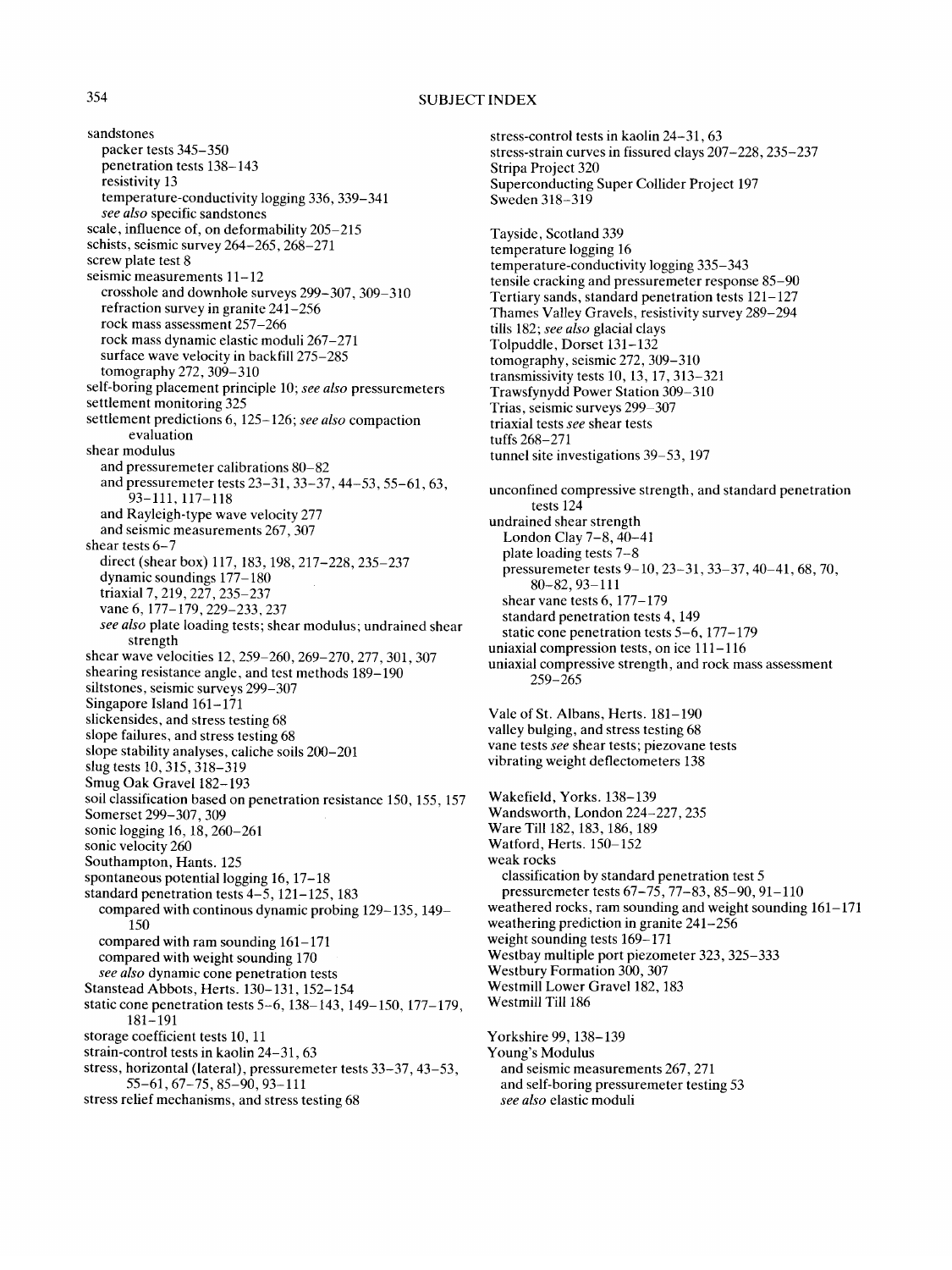## **Contributor index**

Anderson, W. F. 23-32, 63 Ansell, P. 77-84 Atkinson, J. H. 229-234,235 Azizi, F. 111-116 Barker, R. D. 287-294,296 Barton, M. E. 121-128,173,193 Bell, F. G. 3-20 Black, J. H. 313-322 Card, G. B. 129-136 Carder, D. R. 181-192 Clarke, B. G. 33-38 Corke, D. J. 55-62, 118, 323-334 Cripps, J. C. 3-20 Culshaw, M. G. 3-20,257-266 Curtis, D. C. 77-84, 118 Dawson. A. R. 137-144 de Freitas, M. H. 240-256 De Natale, J. S. 197-204 Domaschuk, L. 111-116 Eyre, S. F. 335-344 Haberfield, C. M. 85-90 Henshaw, S. 193,235 Herbert, S. M. 129-136 Hopkins, D. 296 Huntley, S. L. 145-160

Jesset, C. A. 229-234,237 Johnson, I. W. 85-90

Kartanson, B. H. 111-116

Leach, B. A. 77-84 Lee, S. G. 240-256 Lerner, D. N. 287-294 Lewandowska, J. 177-180 Little, J. A. 181-192,193

Marsh, A. H. 309 Marsland, A. 63, 91-110, 117, 173, 193 Martin, J. H. 67-76 McCann, D. M. 257-266,309 McDowell, P. W. 267-274,295 Muller, E. 197-204

Newman, R. L. 39-54 Nienhuis, H. 205-6 Northmore, K. J. 257-266 Nowatzki, E. A. 197-204

O'Brien, A. S. 39-54

Pang, L. S. 23-32 Pinches, G. M. 299-308 Pitts, J. 161-172 Powell, J. J. M. 91-110 Price, D. G. 205-6 Pyrah, I. C. 23-32

Richards, L. R. 117 Roche, D. P. 129-136 Rodrigiez-Estrada, H. V. 287-294

Sammons, C. J. 117,295 Selby, A. R. 275-286 Shields, D. H. 111-116 Squire, P. D. 67-76 Stevenson, M. 67-76

Tellam, J. H. 335-344 Thom, N. H. 137-144 Thompson, R. P. 299-308

Walthall, S. 345-350 Winter, M. G. 117,275-286, 295 Wroth, C. P. 63,117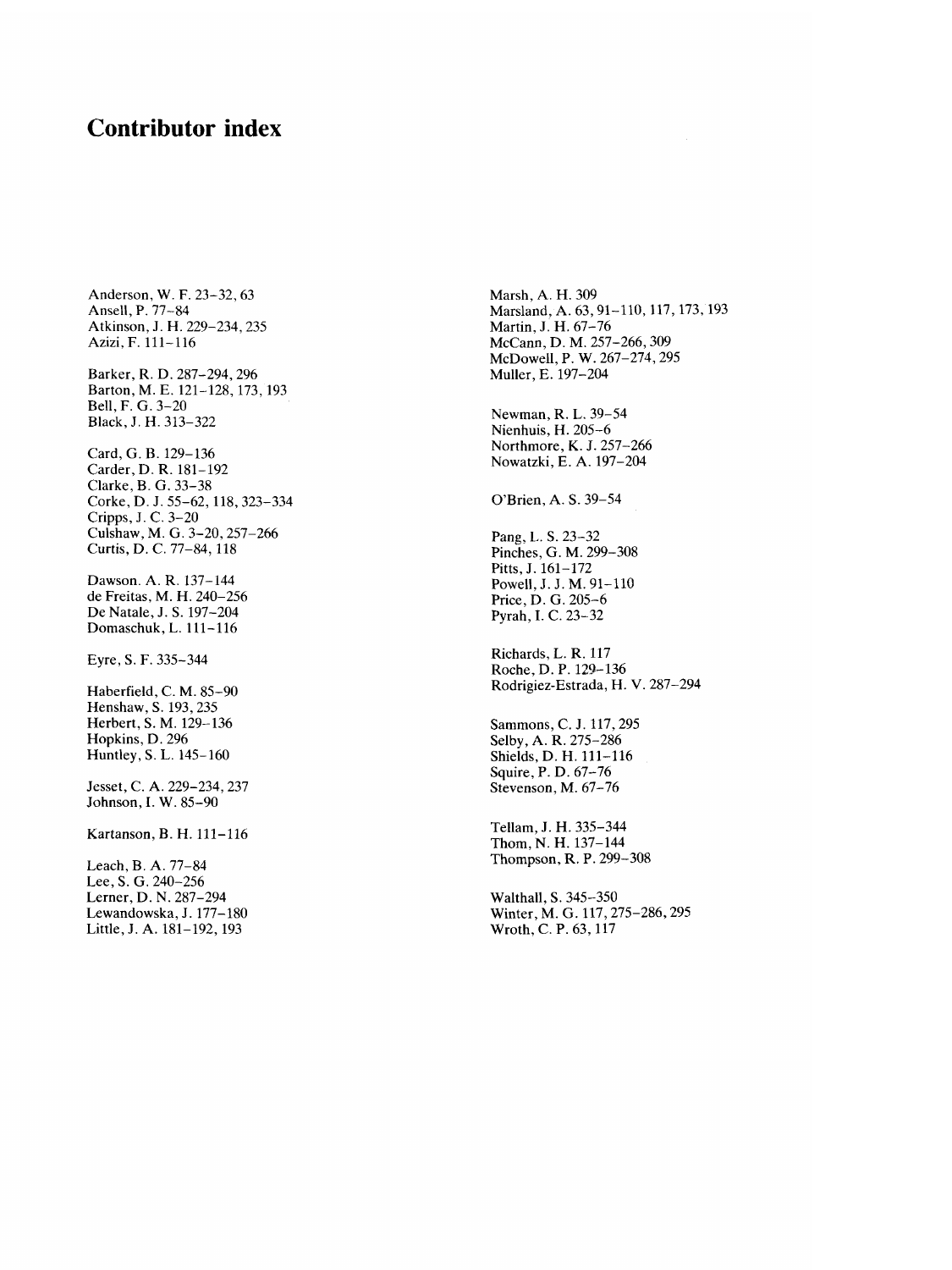## Special Publications of The Geological Society

- 
- 
- 49 The Geology and Tectonics of the Oman Region
- 48 Geological Applications of Wireline Logs
- 47 Origins and Evolution of the Antarctic Biota
- 46 Plhanerozoic Ironstones
- 45 Alpine Tectonics
- 44 Inversion Tectonics
- 43 Evolution of Metamorphic Belts
- 42 Magmatism in the Ocean Basins
- 41 Deltas: Sites and Traps for Fossil Fuels
- 46 Lacustrine Petroleum Source Rocks 39 Early Tertiary Volcanism and the Opening of the NE
- Atlantic 38 The Caledonian-Appalachian Orogen
- 
- 37 Gondwana and Tethys\*
- 36 Diagenesis of Sedimentary Sequences
- 35 Desert Sediments: Ancient and Modern
- 34 Fluid Flow in Sedimentary Basins and Aquifers
- 33 Geochemistry and Mineralization of Proterozoic Volcanic Suites
- 32 Coal and Coal-bearing Strata: Recent Advances
- 31 Geology and Geochemistry of Abyssal Plains
- 30 Alkaline Igneous Rocks

## **Special Reports of The Geological Society**

- 19 Magnetostratigraphy
- 18 Geophysical Logs in British Stratigraphy
- 17 Acritarchs in-British Stratigraphy
- 16 Trilobites in British Stratigraphy
- 15 A Correlation of Jurassic Rocks in the British Isles, Pt 2, Middle and Upper Jurassic
- 14 A Correlation of Jurassic Rocks in the British Isles, Pt 1, Lower Jurassic
- 13 A Correlation of Triassic Rocks in the British Isles

# Memoirs of The Geological Society

- 12 Palaeozoic Palaeogeography and Biogeography
- 11 The Ophiolite of Northern Oman
- 10 The Chronology of the Geological Record
- 9 The Nature and Timing of Orogenic Activity in the Caledonian Rocks of the British Isles
- 51 The Cadomian Orogeny 29 Deformation of Sediments and Sedimentary Rocks<br>50 Classic Petroleum Provinces 28 Continental Extensional Tectonics
	- 28 Continental Extensional Tectonics
	- 27 Evolution of the Lewisian and Comparable **Precambrian High Grade Terrains**
	- 26 Marine Petroleum Source Rocks
	- 25 Sedimentation in the African Rifts
	- 24 The Nature of the Lower Continental Crust 23 Habitat of Palaeozoic Gas in North West Europe (Scottish Academic Press)
	- 22 The English Zechstein and Related Topics
	- 21 North Atlantic Palaeoceanography
	- 20 Paleeoecology and Biostratigraphy of Graptolites
	- 19 Collision Tectonics
	- 18 Sedimentology: Recent Developments and Applied Aspects
	- 14 Variscan Tectonics of the North Atlantic Region
	- 12 Petroleum Geochemistry and Exploration of Europe **11** Residual Deposits: Surface Related Weathering
	- Processes and Materials 10 Trench-Forearc Geology
	- 8 The Caledonides of the British Isles reviewed
	- 6 Geological Background to Fossil Man
	- 2 The Fossil Record
	- 1 The Phanerozoic Time-Scale
	- 12 A Correlation of Tertiary Rocks in the British Isles
	- 10 A Correlation of Silesian Rocks in the British Isles
	- 9 A Correlation of Cretaceous Rocks in the British Isles
	- 8 A Correlation of Devonian Rocks in the British Isles
	- 7 A Correlation of Dinantian Rocks in the British Isles
	- 6 A Correlation of Precambrian Rocks in the British Isles 2 A Correlation of Cambrian Rocks in the British Isles
	- 1 A Correlation of Silurian Rocks in the British Isles
	-
	- 8 A Palaeogeological Map of the Lower Palaeozoic Roor below the cover of Upper Devonian, Carboniferous and Later Formations
	- 6 Late Pre-Cambrian Glaciation in Scotland
	- 5 Shallow-water Sedimentation, as illustrated in the Upper Devonian Baggy Beds
	- 4 The Geology of Portuguese Timor

# **Geological Society Engineering Geology Special Publications**

7 Quaternary Engineering Geology - available July 1990

- 5 Engineering Geology of Underground Movements
- 4 Planning and Engineering Geology
- 3 Groundwater in Engineering Geology
- 2 Site Investigation Practice: Assessing BS 5930

*Titles not listed are out of print \* Available from Oxford University Press*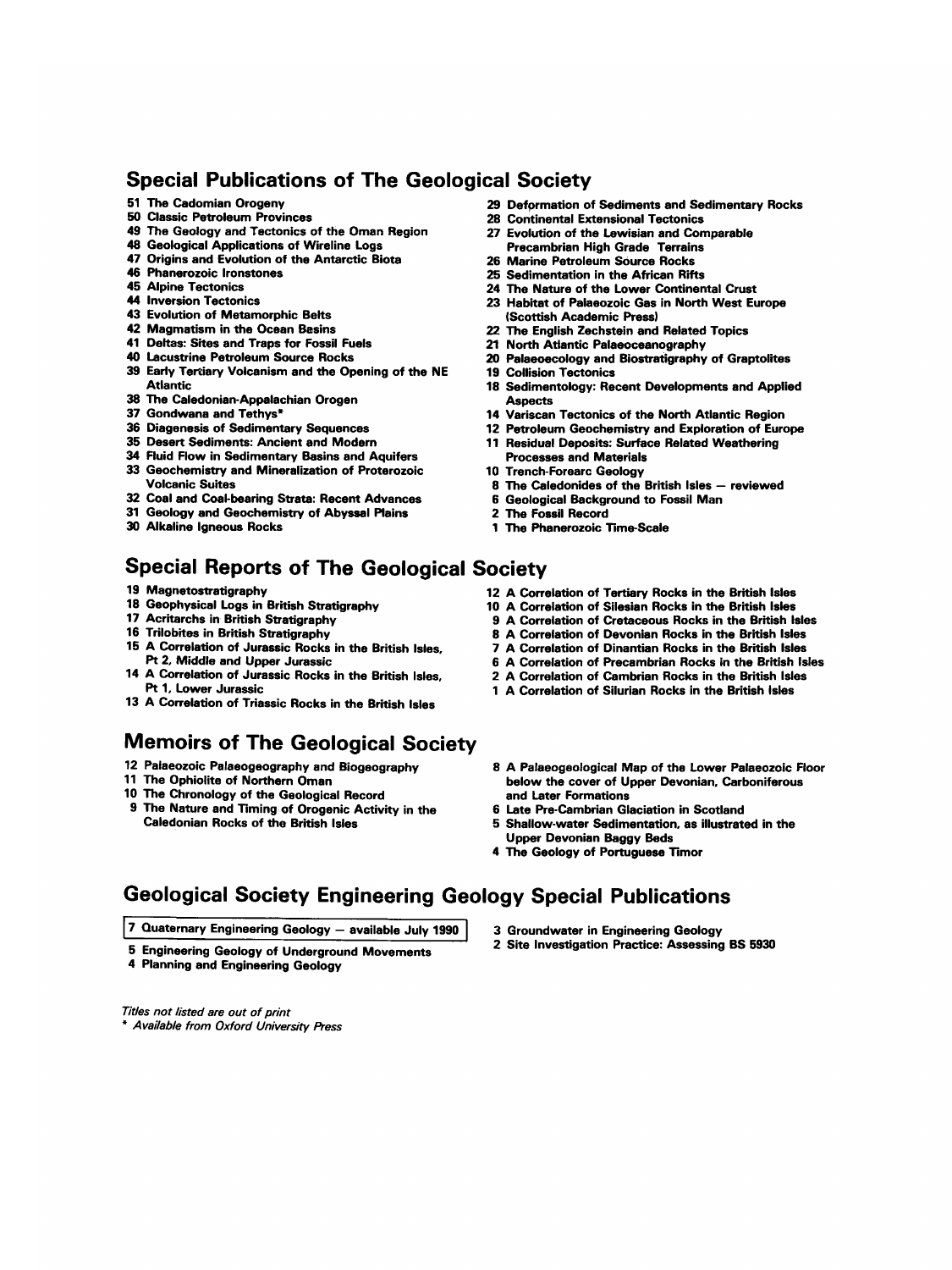

## **O The Quarterly Journal of Engineering Geology**

**An International Journal Encompassing Engineering Geology and Hydrogeology** 

Scientific Editor: A,B. Hawkins Assistant Scientific Editor: K,M, Baxter

#### **Scope**

The Quarterly Journal of Engineering Geology is an established international journal published bythe Geological Society from its publishing house.

Papers are invited from both Fellows and non-Fellows from all areas of the world on topics concerning geology as applied to civil engineering, mining practice and water resources.

The journal also includes review articles, technical notes, meeting reports, book reviews, notices of meetings and photographic features. Occasionally, the journal is largely given over to a report, e.g. the Geological Society Engineering Group Working Party Report on Engineering Geophysics (1988,vol 21,no 3).

The journal has a wide international circulation, being essential reading for geologists and engineers in both industry and academia, especially those working in the following fields:

> rock mechanics applied sedimentology geohydrology engineering seismology engineering application of geophysics geotechnics soil mechanics hydrogeology engineering geomorphology

Indexed Abstracted in : Current Contents, Geological Abstracts, GEOREF, Petroleum Abstracts.

| Editorial Board:                                                                                                                                                         | A selection of papers<br>Probabilistic approach for design optimization of rockfall protective barriers, P. PARONUZZI (Italy)                                                                                                                                                                                                                                                                                                                                                                                                                                                                                                                                                                                                                                                                                                                                                                                                                                                                                                                                                                                             |
|--------------------------------------------------------------------------------------------------------------------------------------------------------------------------|---------------------------------------------------------------------------------------------------------------------------------------------------------------------------------------------------------------------------------------------------------------------------------------------------------------------------------------------------------------------------------------------------------------------------------------------------------------------------------------------------------------------------------------------------------------------------------------------------------------------------------------------------------------------------------------------------------------------------------------------------------------------------------------------------------------------------------------------------------------------------------------------------------------------------------------------------------------------------------------------------------------------------------------------------------------------------------------------------------------------------|
| <b>J.H. ATKINSON</b><br>R.D. BARKER<br>J.H. BLACK<br><b>J.C. CRIPPS</b><br><b>P.G. FOOKES</b><br>R. HERBERT<br>K.D. PRIVETT<br><b>B.O. SKIPP</b><br>G. WALTON<br>G. WEST | Seismic delineation of fissures associated with mining subsidence at Houghton-le-Spring, Co. Durham,<br>N.R. GOULTY (UK) & J.E. KRAGH (UK)<br>Stress-strain behaviour of sulphur concrete made with different aggregates and admixtures, B.<br>CZARNECKI (Canada) & J. E. GILLOTT (Canada)<br>The 1985 Bairaman landslide dam and resulting debris flow, Papua New Guinea, J. KING (Papua New<br>Guinea), I. LOVEDAY (USA) & R.L. SCHUSTER (USA)<br>Airborne multispectral scanning of subsidence caused by Permian gypsum dissolution at Ripon, North<br>Yorkshire, A.H. COOPER (UK)<br>Applications of geomorphology to small hydroelectric schemes, G.P. BIRCH (UK)<br>The oxidation of pyrite in cement stabilized colliery shale, M.D.A. THOMAS (UK), R.J. KETTLE<br>(UK) & J.A. MORTON (UK).<br>The development of layered sediment beds in the laboratory as an illustration of possible field processes,<br>M.J. EDGE (UK) & G.C. SILLS (UK).<br>Estimation of groundwater resources of the Berkshire Downs supported by mathematical modelling,<br>K.R. RUSHTON (UK), B.J. CONNORTON (UK) & L.M. TOMLINSON (UK). |
|                                                                                                                                                                          |                                                                                                                                                                                                                                                                                                                                                                                                                                                                                                                                                                                                                                                                                                                                                                                                                                                                                                                                                                                                                                                                                                                           |

#### **Submission procedure**

Manuscripts should be prepared as outlined on the inside back cover of the journal, and sent to the Staff Editor: D C Ogden, Geological Society Publishing House, Unit 7, Brassmill Enterprise Centre, Brassmill Lane, Bath BA1 3JN, UK ( Tel: 0225 445046 Fax: 0225 442836) There are no page charges. Advertisement enquiries should also be sent to this address.

**Subscription rates 1990 (Volume 23)** 

```
(The journal is published in January, April, July and October.) ISSN 0481 - 2085
```
£96.00 (UK) £115.00 (overseas) US \$198.00 (North America and Japan only)<br>Single issue: £28.00 (UK and overseas) US \$59.40 (North America and Japan only)

US \$ 59.40 (North America and Japan only)

For your Free sample copy and all orders and business correspondence relating to subscriptions should be addressed to : Journals Subscriptions Dept., Room Q1, The Geological Society Publishing House, Unit 7, Brassmill Enterprise Centre, Brassmill Lane, Bath BA1 3JN, UK ( Tel: 0225 445046 - Fax: 0225 442836)

Orders can be placed directly or through your usual agent.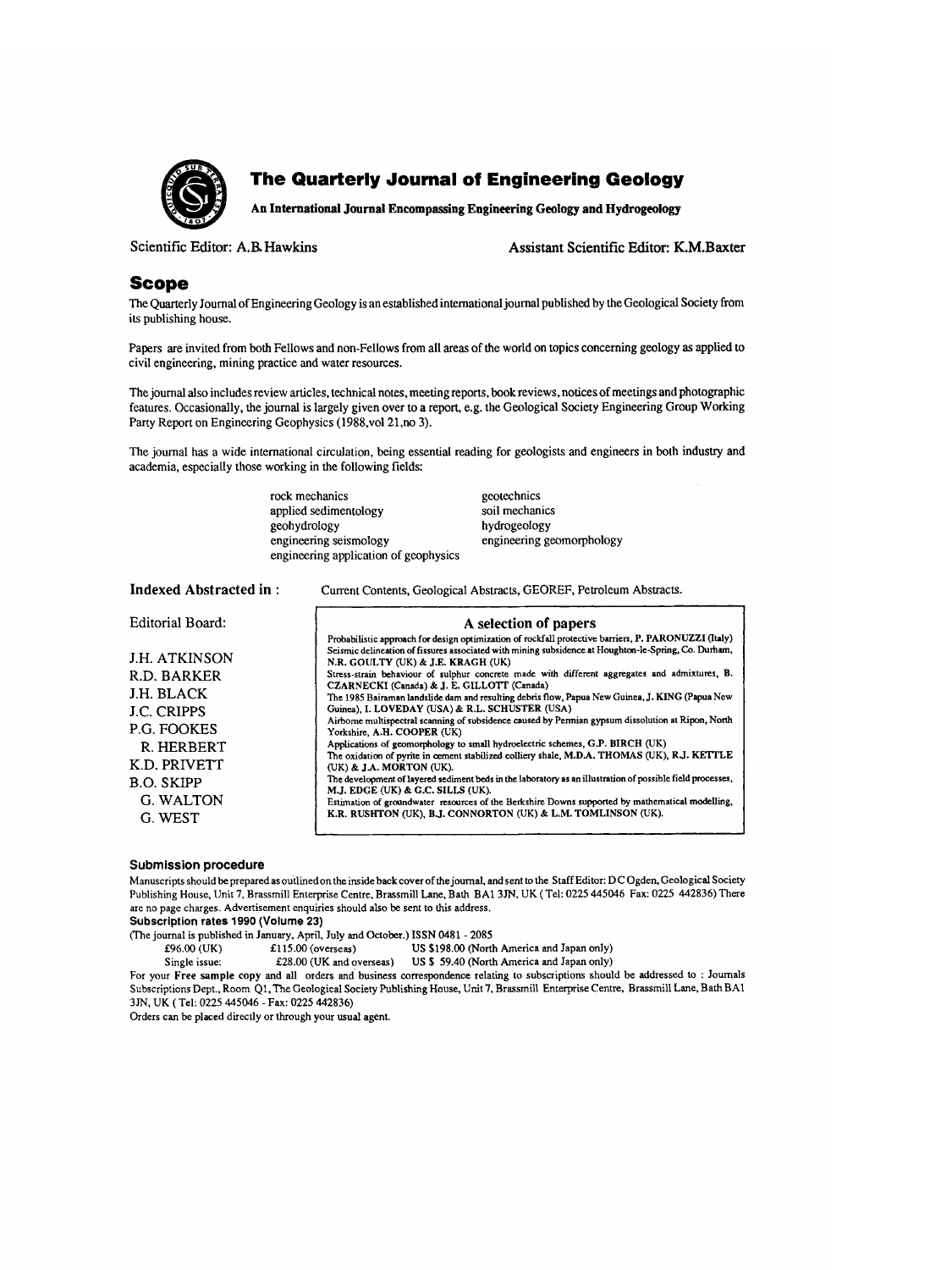

# **@ Journal of the Geological Society**

**Chief Editor: M. J. Le Bas** 

The Journal of the Geological Society is among the world's leading references for significant research in geology. It has been continuously published since 1845 and it enjoys a wide circulation throughout the world.

Only material of the highest quality is accepted for publication. As well as major research papers, the Journal publishes Conference Reports, Discussions and rapid publication Short Papers.

Indexed/Abstracted in: Current Contents, Geological Abstracts, GEOREF, Petroleum Abstracts, Mineralogical Abstracts.

*Editors:* 

| J.R. ANDREWS             |                                                                   |  |  |
|--------------------------|-------------------------------------------------------------------|--|--|
| D. BARR                  | <b>Forthcoming Thematic Sets</b>                                  |  |  |
| K.H. BRODIE              |                                                                   |  |  |
| <b>B. CHADWICK</b>       | Palaeoclimates                                                    |  |  |
| H. COLLEY                | Nature and Analysis of the Stratigraphic Record                   |  |  |
| I.J. FAIRCHILD           | <b>Tectonics and Sedimentation</b>                                |  |  |
| N.B.W. HARRIS            | The Murchison Silurian Symposium                                  |  |  |
| R.I. PANKHURST           | Geology and Geophysics of the Irish Shelf and Continental         |  |  |
| K.T. PICKERING           | Margin                                                            |  |  |
| R.A. SCRUTTON            | <b>Monitoring Active Volcanoes</b>                                |  |  |
| D.I. SIVETER             |                                                                   |  |  |
| N.I. SOPER               | <b>Forthcoming Papers</b>                                         |  |  |
| P.J. WILLIAMS            |                                                                   |  |  |
|                          | The San Nicolas batholith of coastal Peru: early Palaeozoic       |  |  |
| <b>Advisory Editors:</b> | continental arc or continental rift magmatism? S.B. MUKASA (USA)  |  |  |
| <b>I.D. BELL</b>         | & D.J. HENRY (USA)                                                |  |  |
| F.W. CAMBRAY             | A buried granite batholith beneath the East Midland Shelf of the  |  |  |
| L.R.M. COCKS             | Southern North Sea Basin, J.A. DONATO (UK) & J.B. MEGSON          |  |  |
| I.W.D. DALZIEL           | (UK)                                                              |  |  |
| L.E. FROSTICK            | Rapid thermal recovery of thrust related metamorphism in base-    |  |  |
| P.L. HANCOCK             | ment windows of the Scandinavian Caledonides, J.E. LINQVIST       |  |  |
| R.T. HAWORTH             | (SWEDEN)                                                          |  |  |
| <b>J.D. HUDSON</b>       | Geochemistry and origin of the Archaean Beit Bridge Complex,      |  |  |
| A. NOTHOLT               | Limpopo Belt, South Africa, K.C. CONDIE (USA) & M. BORYTA         |  |  |
| D. ROBINSON              | (USA)                                                             |  |  |
| A. TAIRA                 | Geomorphology and surface tilting in an active extensional basin, |  |  |
| <b>P.A. ZIEGLER</b>      | SW Montana, USA, J. ALEXANDER (UK) & M.R. LEEDER (UK)             |  |  |
|                          |                                                                   |  |  |

**Submission procedure** 

Manuscripts should be sent to the Publications Secretary: Angharad Hills,

The Geological Society Publishing House, Unit 7, Brassmill Enterprise Centre, Brassmill Lane, Bath, Avon BA1 3JN, UK (Tel: 0225 445046 - Fax" 0225 442836) There are no page charges. Advertisement enquiries should also be sent to this address.

#### **Subscription rates 1990 (Volume 147)**

(The journal is published in January, March, May, July, September and November)<br>£198.00 (UK) £238.00 (overseas) US \$400.00 (North

£238.00 (overseas) US\$400.00 (North America and Japan only)<br>£40.70 (UK and overseas) US\$80.00 (North America and Japan only)

Single issues: £40.70 (UK and overseas) US \$ 80.00 (North America and Japan only)

All orders and business correspondence relating to subscriptions should be addressed to: Journals Subscriptions Dept.,Room J1, The Geological Society Publishing House, Unit 7, Brassmill Enterprise Centre, Brassmill Lane, Bath BA1 3JN, UK (Tel: 0225 445046 - Fax 0225 442836)

Orders can be placed directly or through your usual agent.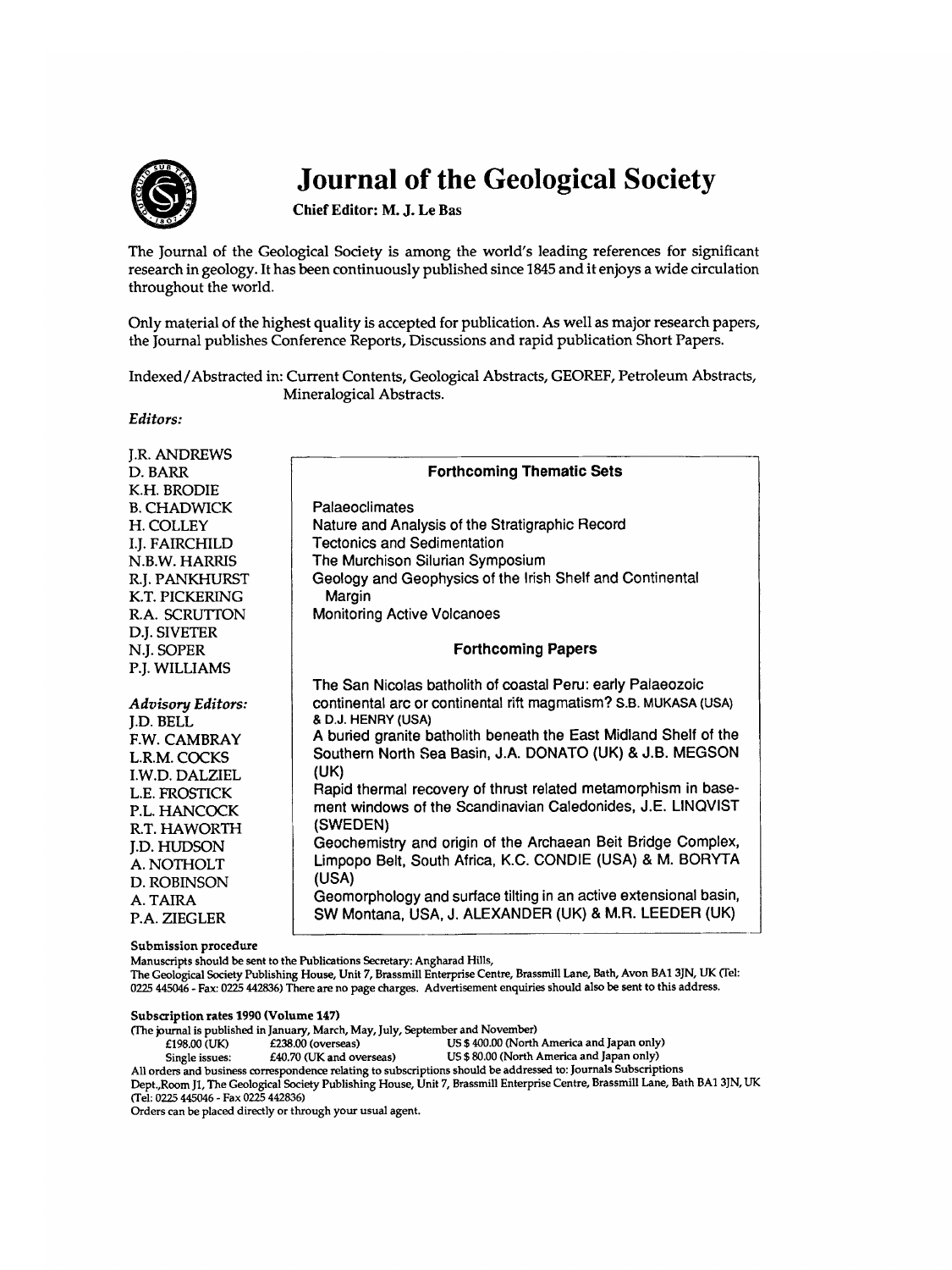

# **CLASSIC PETROLEUM PROVINCES**

#### *Geological Society Special Publication No. 50*  **Edited by J. Brooks (Brooks Associates, UK)**

**The Classic Petroleum Provinces are still the world's major producers of hydrocarbons and will continue to be so well into, and through the 21st century.** 

**In recent years there has been a proliferation of publications on "Future Petroleum Provinces" in the hope that new exploitable hydrocarbon reserves will be discovered. However, the petroleum industry's present and likely future existence will continue to be focused in the classic petroleum provinces of the world. Recently much new data, new understandings, new interpretations, applications of modern concepts, reevaluation of these new mature areas, fields and basins have resulted in the discovery of major new hydrocarbon accumulations. Many of these basins are not only classic petroleum provinces, but also classic geological provinces.** 

#### *Principal Authors*

J. Brooks (Brooks Associates, UK) K.H. James (Shell, UK) R. Aymard (Corpoven, Venezuela) N. Chigne (Corpoven, Venezuela) M. Roberto (Corpoven, Venezuela)<br>M. Roberto (Corpoven, Venezuela)<br>M.F. Dashwood (Clyde Petroleum, UK) M.F. Dashwood (Clyde Petroleum, UK)<br>W.U. Mohriak (Oxford University, UK)<br>R.J. Hubbard (BP, UK) S. Creaney (Esso, Canada) J.A. Lopez (Amoco, USA) T.G. Fails (USA) D.H. Craig (USA) R. Sassen (Louisiana State University, USA) M.I. Husseini (Saudi Arabia) R. Stoneley (Imperial College,UK) A.S. Alsharhan (UAE University, UAE) P.J. Grantham (Shell, Netherlands) S.K. Paul (Sanpra Ltd,UK)<br>R. Zaki (GUPCO, Egypt) H,M. Helmy (International Petroleum, UAE)<br>H. Doust (Shell, Netherlands) K.J. Wber (Shell, Netherlands)<br>M. Sella (DESI / GERM, Italy) D. van der Baan (Petroleum Development, Oman) K.W. Glennie (Shell, UK) A,J, Fraser (BP, UK) O.R. Heum (Statoil, Norway) R.M. Peg*rum (Statoil, Norway)*<br>A.E. Kontorovich (NPO Sibgeo, USSR) I.I. Nesterov (Ministry of Geology, USSR) P. Dolan (Dolan & Associates, UK) V.D. Rahmanian (Exxon, USA) S.R Lawrence (Quad Consulting, UK)

#### *Outline of Contents*

Venezuelan hydrocarbon habitat- Eastern Venezuelan Basin · Apure area of Southwestern Venezuela · Ceuta area, Venezuela • Oriente Basin, Equador - Campos Basin, offshore Brazil • Arctic Alaska microplate **\***  Western Canada Sedimentary Basin \* US Gulf Coast Basin **•** Northern Gulf Coast Basin \* US Permian Basin • Jurassic salt basins of the Gulf Coast • Infracambrian salt basins of the Middle East • Middle East Basin: a summary overview • Giant Zakum Field, Abu Dhabi, UAE • Crude oils in Oman • Yeman: a future oil province • Sub-salt imaging in the Gulf of Suez • Southern Gulf of Suez: structural geology • Petroleum geology of the Niger Delta • Niger Delta reservoir geology • Petroleum geology of the Fossa Bradanica . Zechstein reservoirs in the Netherlans . Lower Permian Rotliegend reservoir, Southern North Sea ° Intra- carboniferous play of Northern England ° Hydrocarbon plays in the northern North Sea - Haltenbanken hydrocarbon province (Norway) ° Lena-Tunguska petroleum superprovince \* West Siberian oil and gas superprovince · Pakistan: history and future potential . Gippsland basin, Australia - Junggar Basin, Northwest China

**Please add 10% of the invoice total for overseas**  *I Please sendyourorder to:* I (surface) mail. Geological **Society Publishing House,** Unit 7 Brassmill Enterprise Centre, Brassmill Lane, Bath BA1 3JN, UK Tel: 0225 445046 Fax: 0225 442836

**• Contains recent advances in petroleum geology and petroleum exploration. • International field of contributors from the oil industry, consultancies and academia.** 

- **568 pages**
- **30 papers**
- **457 illustrations**
- **° 21 colour illustrations**
- **1 colour flyout.**

**• Published May 1990 Price £89.00,** 

- **US\$140.00.**
- **ISBN 0-903317-48-6**

**• Primary audience: petroleum geologists, reservoir engineers, petrophysicists and sedimentologists.** 

|                                                                                              | <b>Order Slip</b> | <b>Classic Petroleum Provinces</b> |
|----------------------------------------------------------------------------------------------|-------------------|------------------------------------|
| Please add 10% of invoice total for overseas (surface) mail                                  |                   |                                    |
|                                                                                              |                   |                                    |
| I wish to pay by Visa / Access / Mastercard / American Express / Diners Club.                |                   |                                    |
| Please debit my card no.                                                                     |                   |                                    |
| with the sum of £/ US \$  Expiry date                                                        |                   |                                    |
| Signature                                                                                    |                   |                                    |
| Please give the address at which the card is registered separately, if not registered at the |                   |                                    |
| delivery address.                                                                            |                   |                                    |
| Name                                                                                         |                   |                                    |
| Delivery Address                                                                             |                   |                                    |
|                                                                                              |                   |                                    |
| Please enter my standing order to this book sories                                           |                   |                                    |

standing order to this book series.

**Geological Society Publishing House, Unit 7** Brassmill Enterprise Centre, **Brassmill Lane, Bath BAt 3JN UK.**